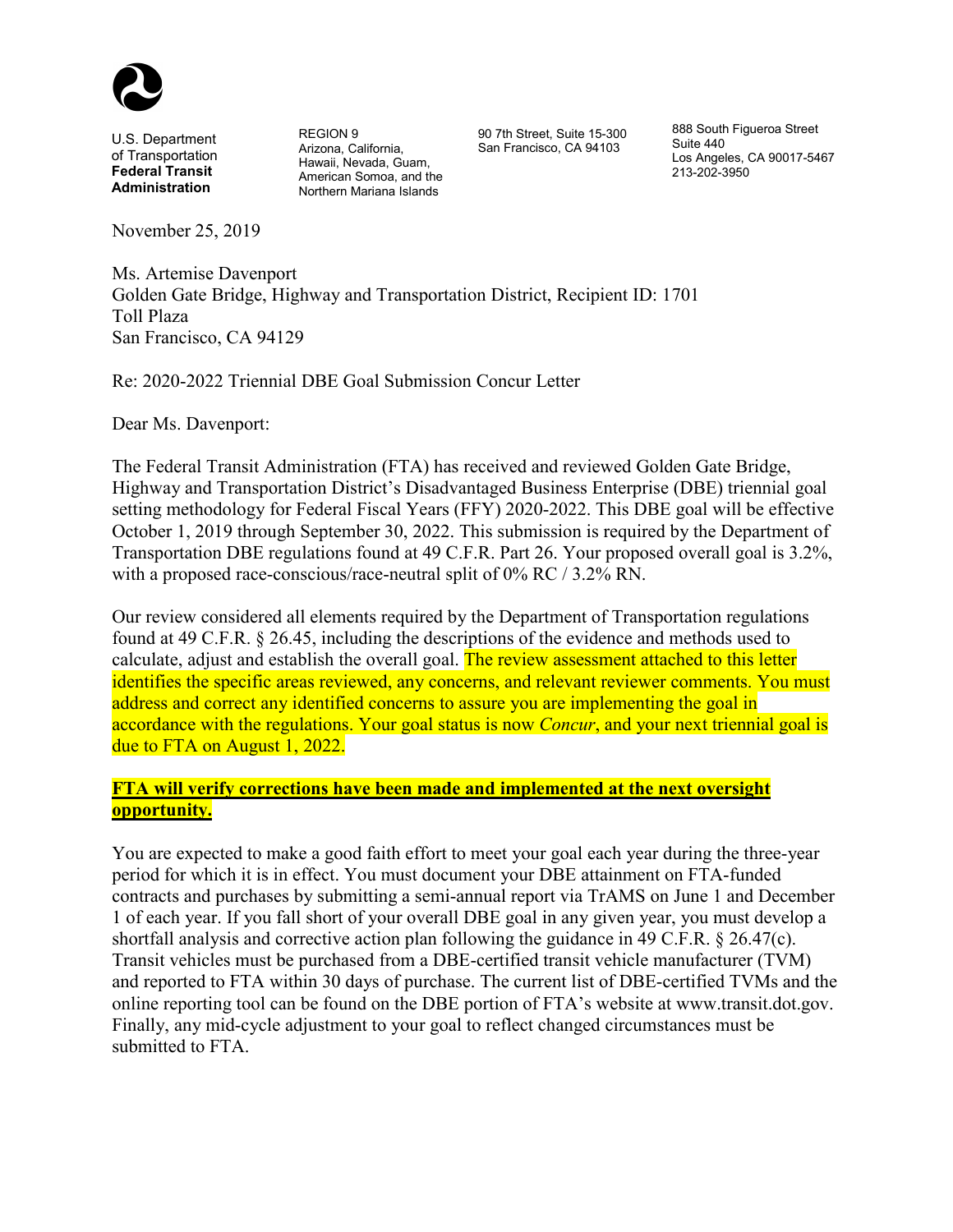FTA is committed to providing technical assistance to help correct your DBE goal and to implement your program consistent with the regulations and guidance. In order to preserve paper, we are issuing this letter electronically via email and it is attached to your profile in TrAMS. Please do not hesitate to contact me directly at 415-734-9464 or at lynette.little@dot.gov if you have any questions.

Sincerely,

LLut

 Lynette Little Civil Rights Officer, Region 9

cc: Ray Tellis, FTA Region 9, Regional Administrator Monica McCallum, FTA Civil Rights, Director of Regional Operations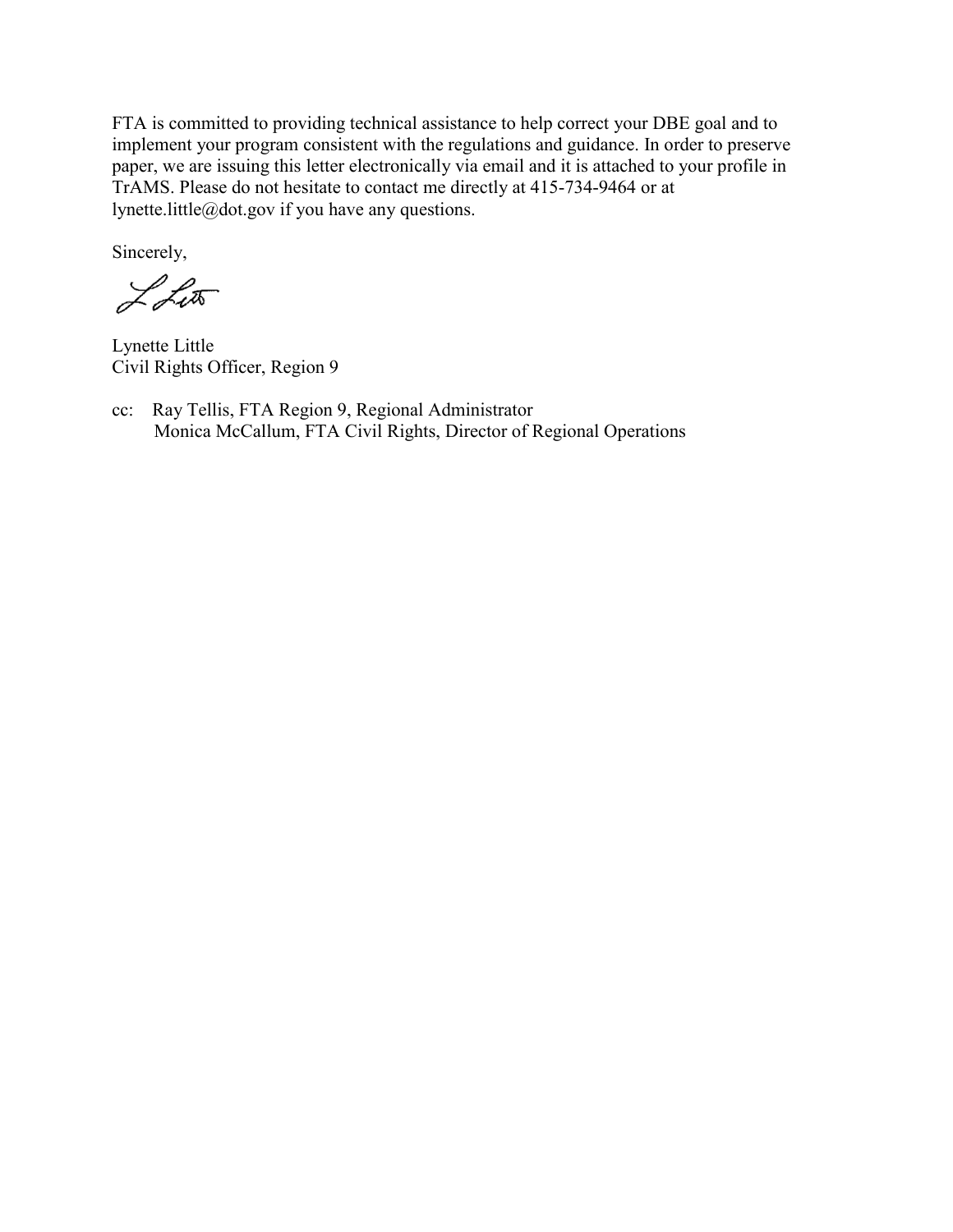## **DBE Goal Review Assessment:**

Items below identified as "YES" are included in the DBE goal, and no changes are needed. Items identified as "NO" were not included or were insufficient and must be corrected. Carefully address all insufficient items, as indicated in this review letter, to ensure you are implementing a goal in accordance with the regulations.

### **Overall Goal Methodology and Submission**

- 1. Does the overall goal reflect the percentage of DBE participation you expect to have on FTA-funded contracts in the upcoming three years (excludes transit vehicles purchases)? *Yes*
- 2. The overall goal, as stated in the submission is: *3.2%*
- 3. Is there a description of how much of the goal you anticipate meeting using race/gender conscious (RC) measures (i.e. contract-specific DBE goals), versus race/gender neutral (RN) measures? *N/A - All RN*
- 4. The RC portion of the goal, as stated in the submission, is: *0%*.
- 5. The RN portion of the goal, as stated in the submission, is: *3.2%.*
- 6. Is there a sufficient description of the consultation with minority, women's and general contractor groups? *Yes*
- 7. Does the methodology summarize the comments received during consultation with the public and what changes, if any, were made to the goal as a result? *Yes*
- 8. Was the proposed overall goal posted on your official agency website before the August  $1<sup>st</sup>$ submission date? *Yes*
- 9. Does the methodology include your data sources and the assumptions and calculations used to establish the overall goal? *Yes*

### **Step 1 – Developing the Base Figure**

- 10. Is there a description of the FTA-funded projects or contracts you project for the next three years? *Yes*
- 11. Are larger projects broken down or described to evaluate possible sub-contracting opportunities? *Yes*
- 12. If applicable, are all of the prime and sub-contracting opportunities included for sub recipients? *N/A - grantee does not have sub-recipients*
- 13. Did you "show your work" when calculating the percentage of DBE availability as compared to all available firms? *Yes*
- 14. FTA identified that the following strategies were used to narrowly tailor this goal: *The most refined data (such as 6-digit NAICS) is used to focus the goal on firms that are most likely to bid on contracts as either a prime contractor or subcontractor,*

*Contracting opportunities are associated with the correct and appropriate NAICS codes,* 

*NAICS codes or projects or contracts are associated with the amount of anticipated FTA funds,*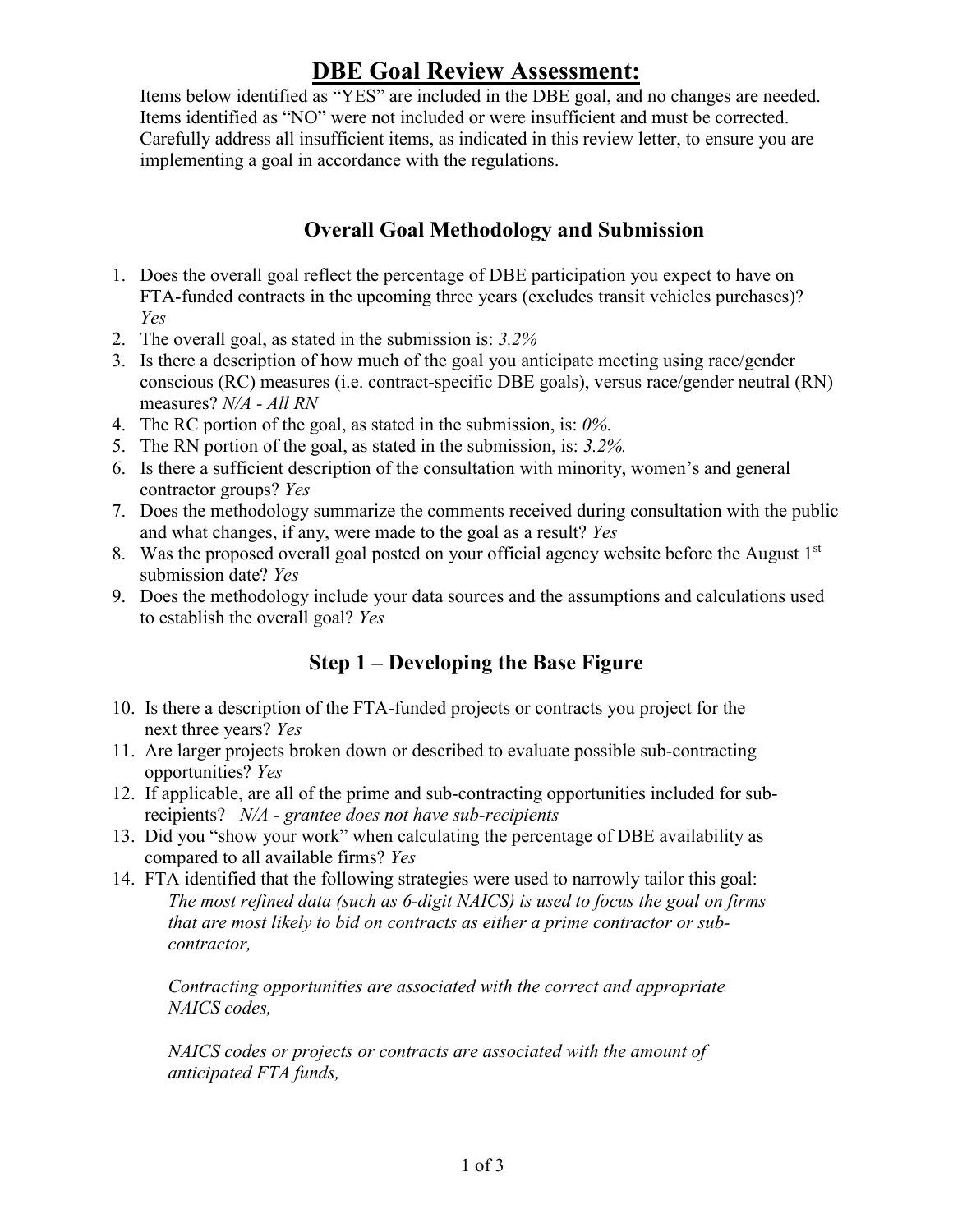# **DBE Goal Review Assessment (continued):**

*The number of ready willing and able DBEs is included for each NAICS code or project or contract,* 

*The number of all firms (DBE and non-DBE) is included for each NAICS code or project or contract,* 

*The data source(s) used to find the number of available DBE and non-DBE firms is relevant and verifiable,* 

*The local market area (the area where a substantial majority of the contractors you do business with are) is described,* 

*The data used to get the number of available DBE firms is comparable to the data used to get the number of all firms. For example - both DBE and non-DBE firms are from a bidder's list.,* 

*Weighting was used to ensure the Step 1 Base Figure is as accurate as possible*

15. Does the data, evidence, and methodology presented clearly describe and verify how you arrived at the Step 1 Base Figure? *Yes*

### **Step 2 – Adjusting the Base Figure**

- 16. Is the Step 1 Base Figure adjusted? *Yes*
- 17. Was past participation used to adjust the goal? *No*
- 18. The following was considered when adjusting the goal with Past participation: *N/A - grantee chose not to use past participation to adjust the goal*
- 19. Does the methodology suggest that all available evidence was considered to determine what, if any, adjustments to the Base Figure were needed? *Yes*
- 20. The evidence considered in Step 2 was: *No other Step 2 considerations were included in the submission*
- 21. Does the goal appear to be narrowly tailored? *Yes*

### **Calculating the Race and Gender-Neutral Projection for the Goal, Which Determines the Portion of the Goal that Can Be Achieved Through Race-Neutral Measures (i.e. contracts with no DBE goals.)**

- 22. Did you calculate the portion of the goal you project to meet using only RN means of facilitating DBE participation? *No*
- 23. FTA verified the following elements were included when projecting the RC and RN participation:

*No Race/Gender-Neutral or Race/Gender-Conscious calculation elements were included in the submission*

24. Does the evidence presented suggest you can meet the RN portion of your goal without the use of contract specific DBE goals? *Yes*